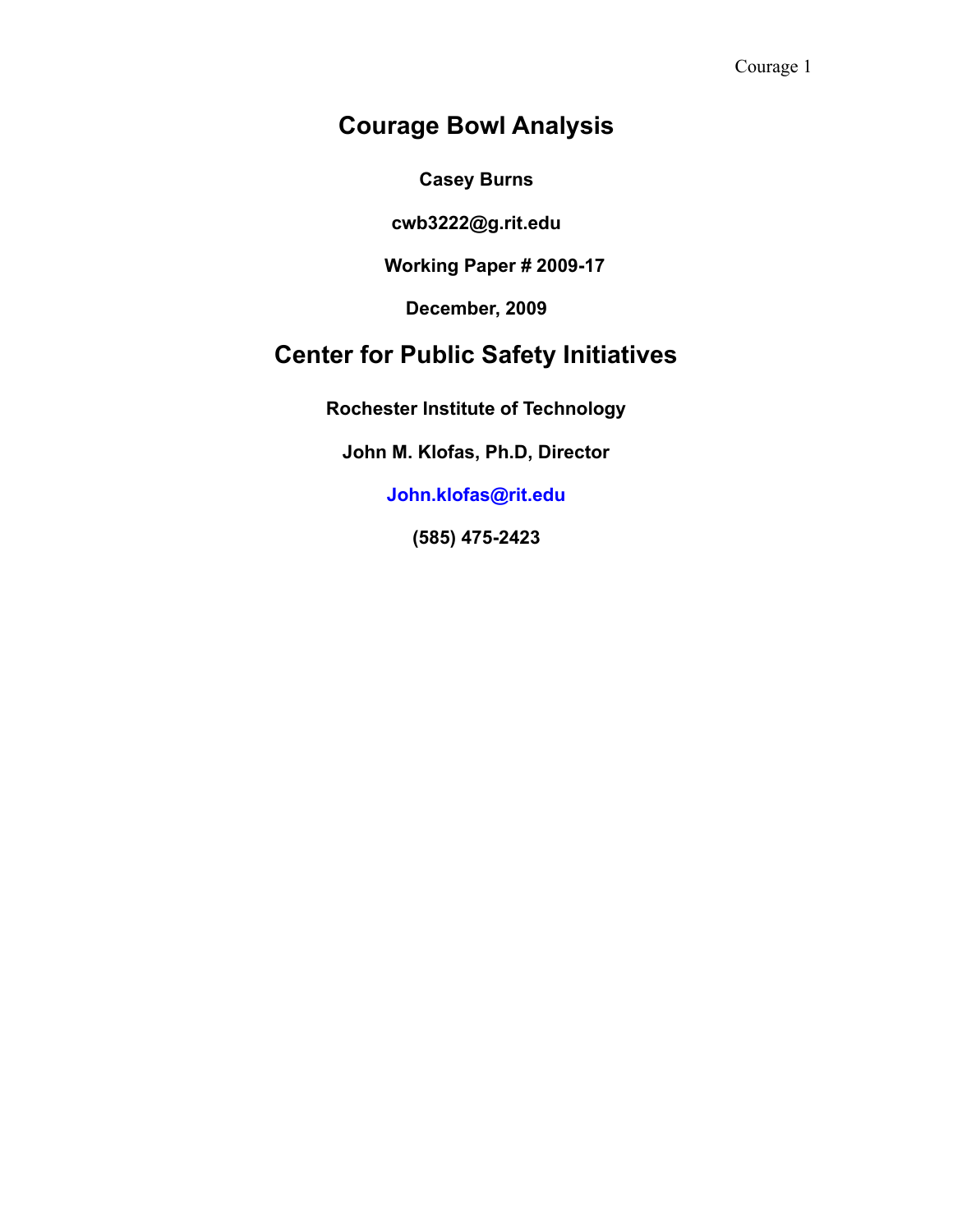#### **Background**

The Courage Bowl is a football game hosted in partnership between Camp Good Days, Special Times, and St. John Fisher and University of Rochester football teams. The event is held in order to raise awareness and money for the children fighting cancer and other life threatening illnesses at Camp Good Days. This year was the fifth annual Courage Bowl held at St. John Fisher College. Even though the location rotates every year, a luncheon is held the day before the game by the previous year's winner. This luncheon announces the honorary coaches and cheerleaders from Camp Good Days that will be participating in the football game. This year, during Courage Bowl V, St. John Fisher students administered surveys to the fans in order to try and receive some feed back on a potential location change.

#### **Introduction**

The following report will include the analysis of the Courage Bowl surveys which asked five questions. These questions were to gage participation in the Courage Bowl, discover likes and dislikes, and address a potential location change. One hundred surveys were taken by the fans and attendants of the game, but one survey was inconclusive and had to be omitted, this left a total of 99 surveys for coding. The affiliation category variables were as follows; family members, student, friend, faculty or staff, and community members. As for the years attended, the variables used were one through five corresponding with the years people attended. The variables used for the likes and dislike question were parking, food prices, distance, accessibility, other, and not available. The question about location change included the variables yes and no, parking, food, distance, safety, other, and not available. The other category contained common responses that can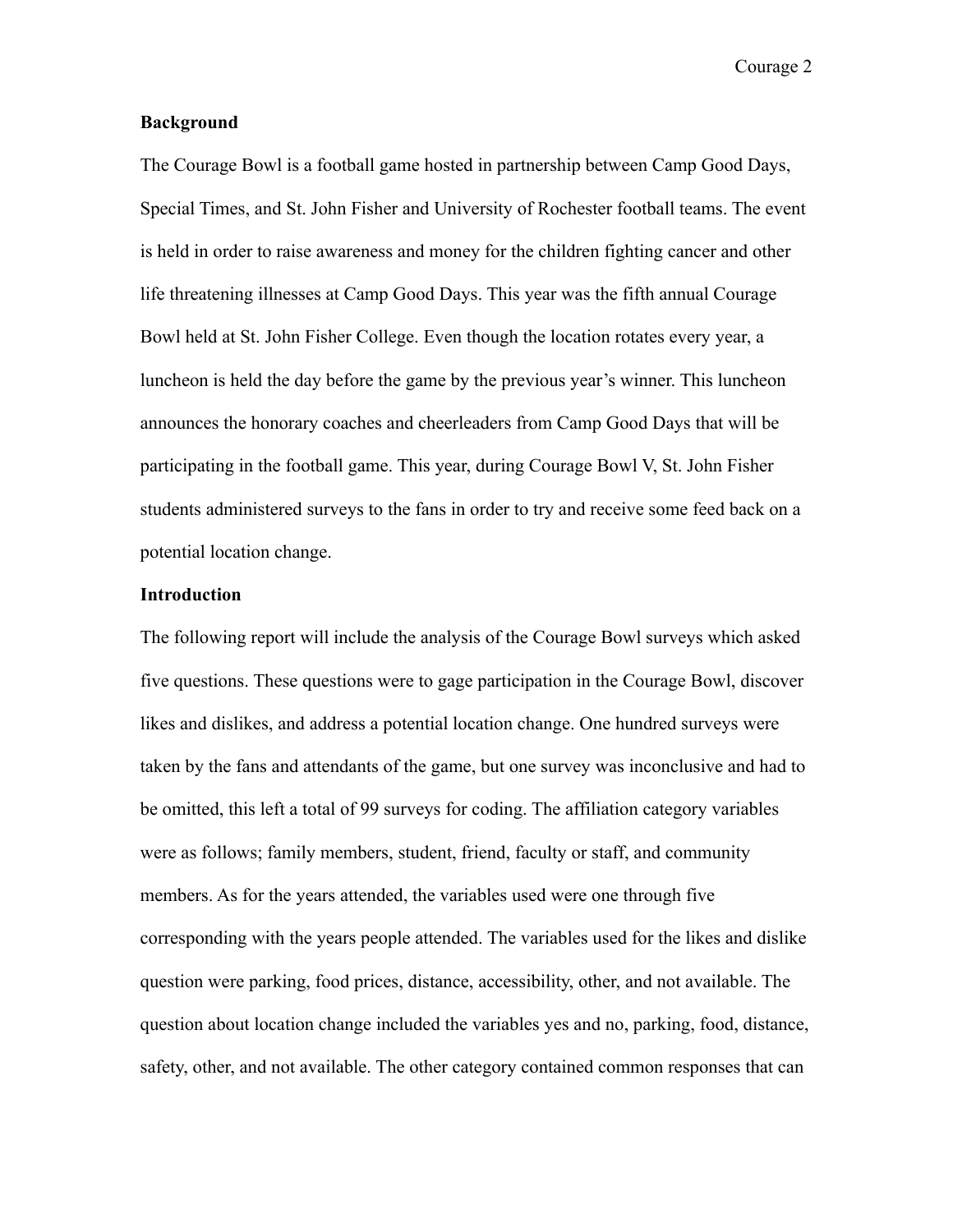be categorized under enjoying the campus, enjoying the event, seating, family participation, location, and price.

## **Affiliation and Years attended**

The most common affiliation reported on the surveys was being a family member with 41 responses. The next most common group was students with 40 respondents. The next three groups were all smaller with 8 being community members, 7 being friends, and 3 being faculty or staff. The number of people and the years they have attended are as follows, 46 people reported attending 1 year, 18 people attended 2 years, 17 people attended 3 years, 10 people attended 4 years, and 8 people attended 5 years.

### **What People Liked**

The most common response people listed for enjoying the Courage Bowl was the distance; 55 people listed this response. Twenty four people listed other reasons as their response, 23 listed accessibility, 18 people listed food prices and another 18 listed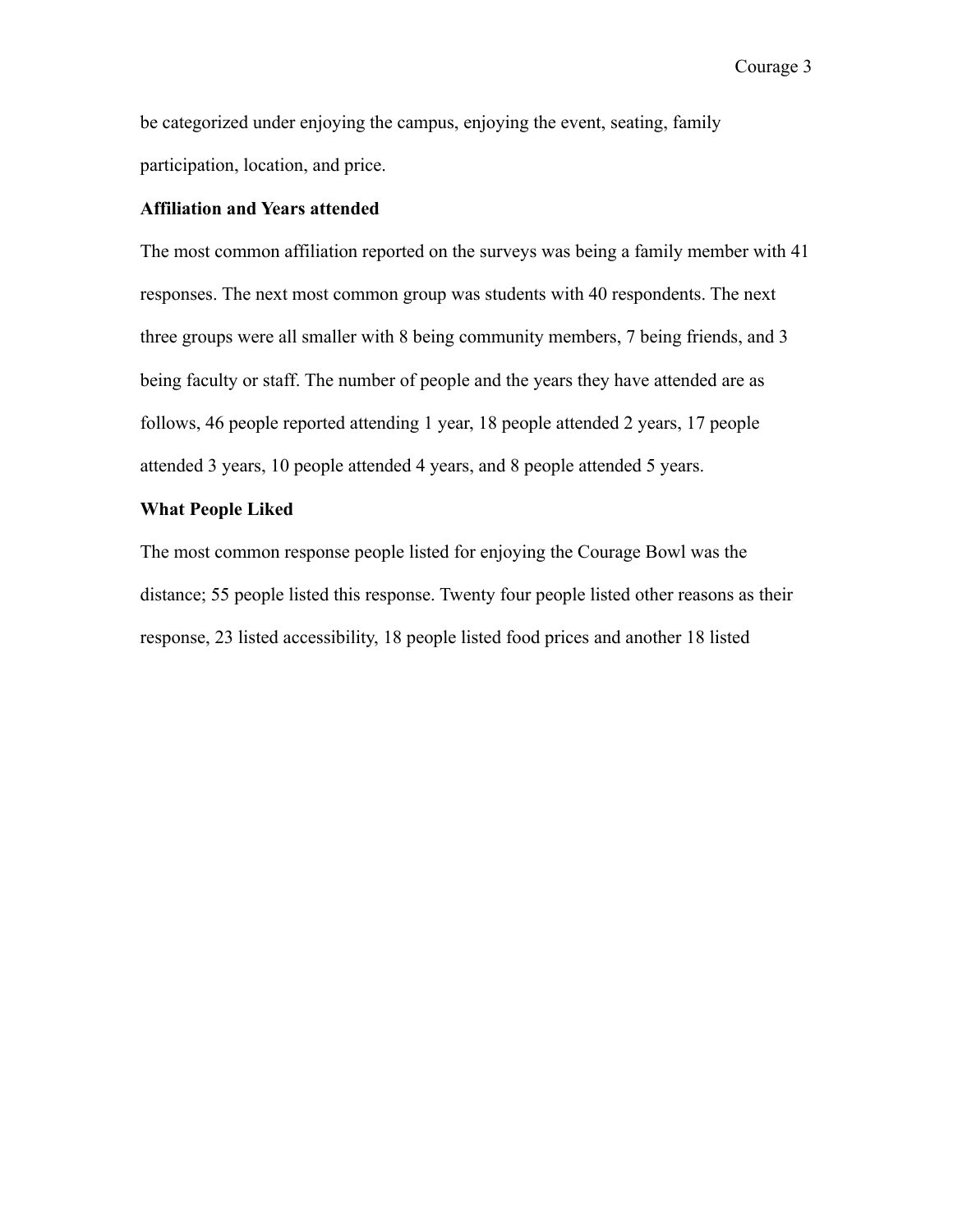parking.



Of the 24 people that listed other as their response, 11 percent said they liked the event because they enjoyed campus, 9 percent said it was because they enjoyed the event, 2 percent said it was because of the price, 1 percent responded because of the location and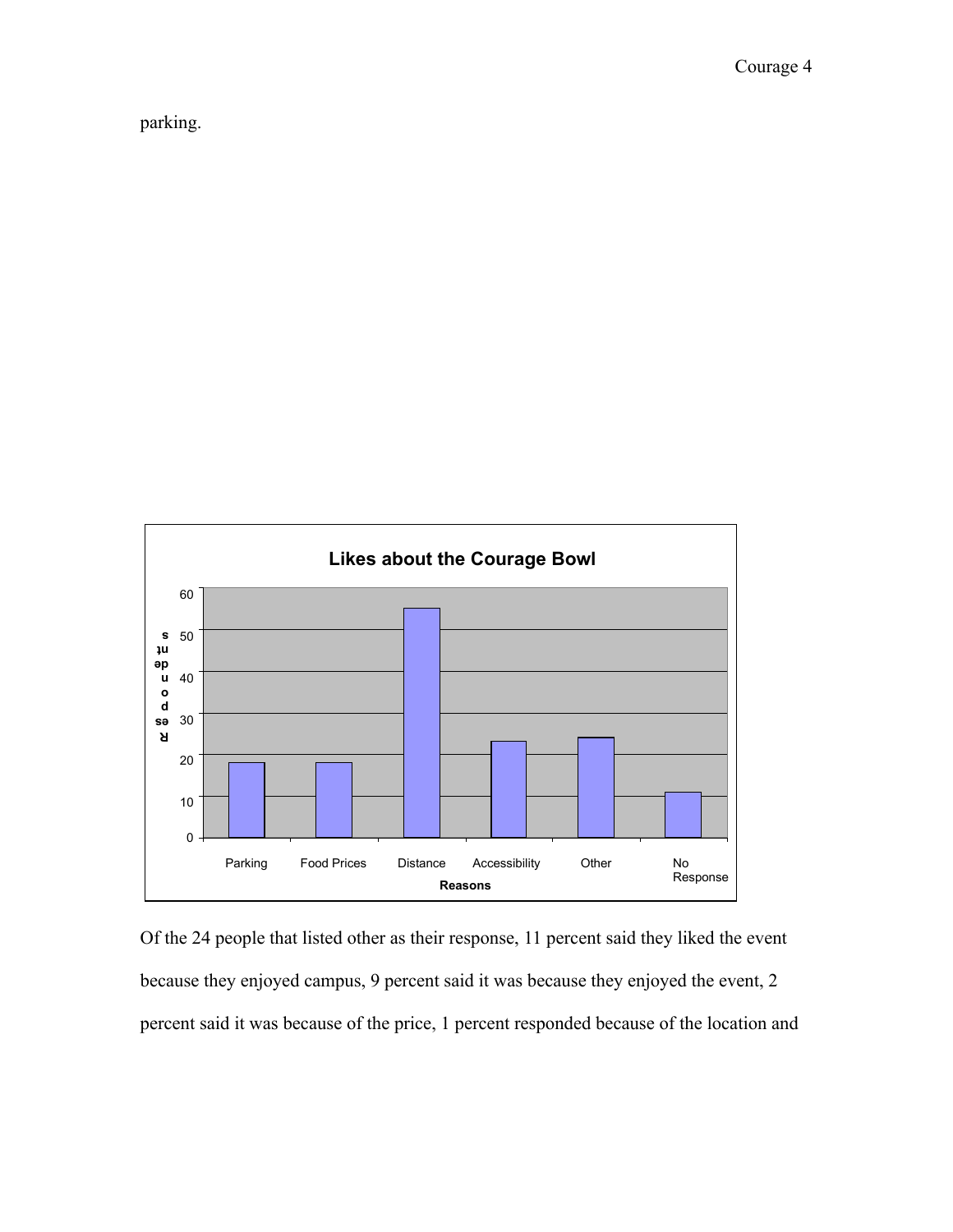another 1 percent said it was because of the seating. Eleven people did not respond at all to the question.

## **What People did not like**

The most common response for disliking the Courage Bowl was parking, there were 22 respondents with this answer. Sixteen people listed other reasons for disliking it, 9 people responded saying accessibility was an issue, 4 people said the distance was a problem and 2 people did not like the food prices. Fifty six people did not respond to this question, so it can be inferred that they did not have any dislikes about the Courage Bowl location.



There were two different responses that fell under the other category. Two students from the opposing campus said they liked it at their home field better and 14 other people listed seating as a dislike.

## **Location Change**

Of the 99 total respondents, 57 people responded saying yes they would still attend the Courage Bowl if it were moved to a stadium downtown. Twenty eight people responded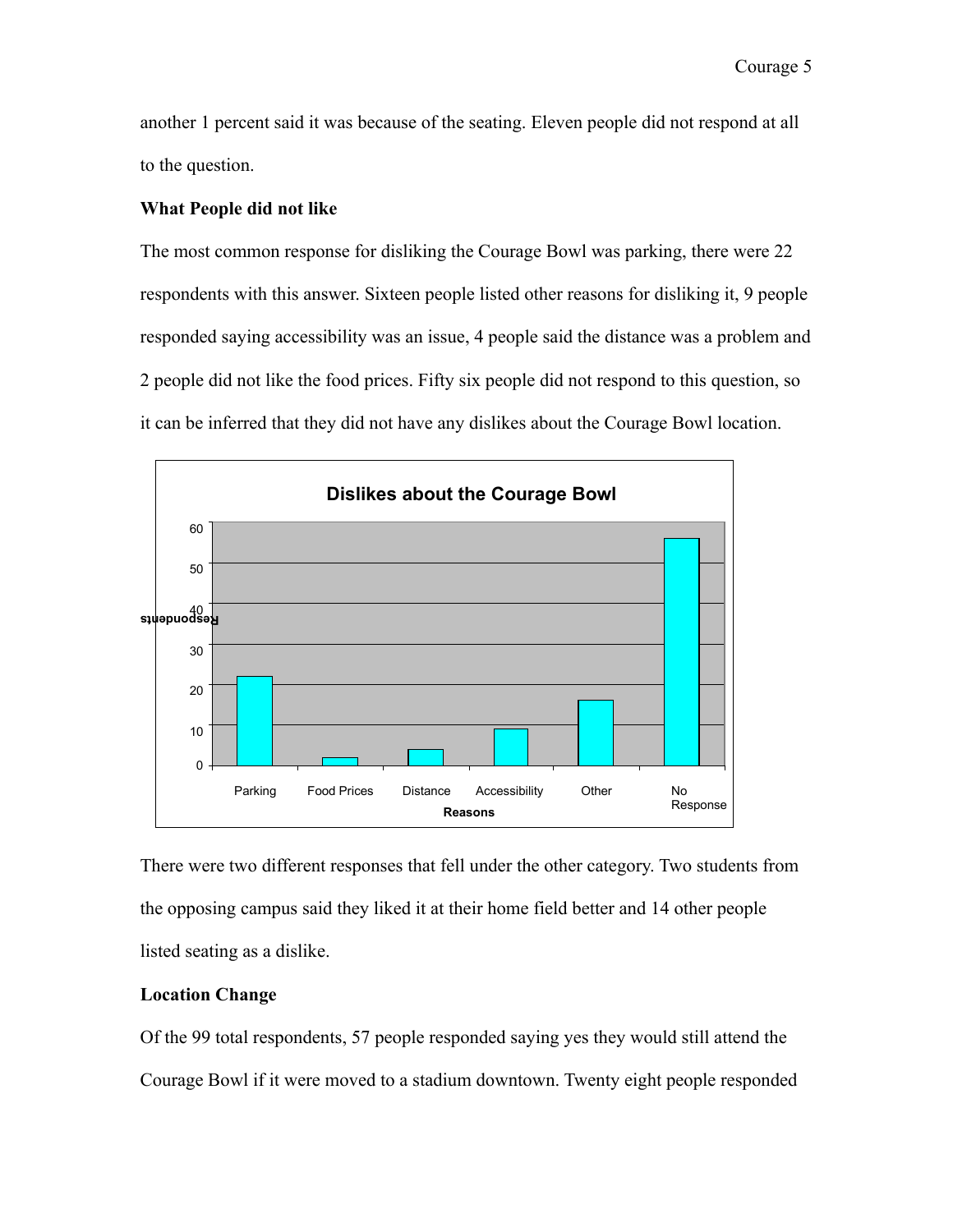saying no, they would no longer attend the Courage Bowl. Fourteen people responded either maybe or not at all. As a factor in deciding whether or not they would still attend, 6 people listed parking as an issue, 1 person listed food, 25 people listed distance as an issue, 8 people listed safety, and 41 people listed other reasons. Twenty nine people did not list a reason for their rationale. People that responded as other are broken down as follows. Fourteen percent responded they would either not attend or possibly attend but they enjoyed watching the game on the college campuses and would rather it stay there. Seven percent responded saying that they would still attend the event because it is more about the event rather than the location. Seven percent responded that they would still attend if one of their family members were participating. Eight percent responded they would not attend because they did not like the stadiums in downtown Rochester and 2 percent were worried about the price of admission. Three percent responded positively about attending saying that more seating would be nice for the game.



### **Conclusion**

The surveys concluded that the majority of people who attended the Courage Bowl were family and community members, this means that parents are coming to support their